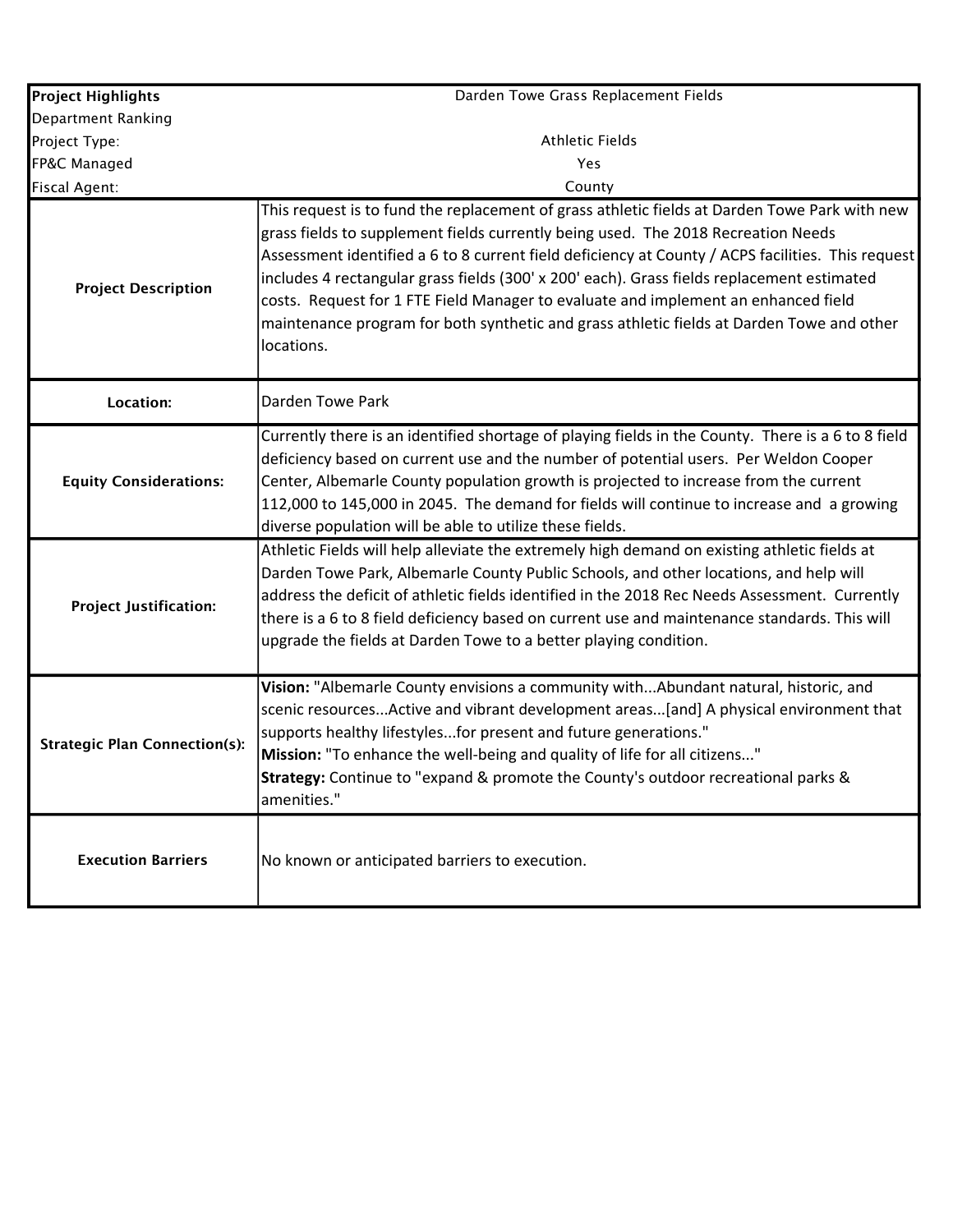# Darden Towe Grass Replacement Fields

Form CIP 23-27

| <b>COMPLETE SECTIONS 1-5</b>                                                             | <b>DESCRIPTION/DETAILS</b>                                                                        | <b>TODAY'S COST</b><br><b>ESTIMATE (\$)</b> | Year 1<br><b>FY 23</b>   | Year 2<br><b>FY 24</b> | Year 3<br><b>FY 25</b> | Year 4<br><b>FY 26</b> | Year 5<br><b>FY 27</b> | Total<br>FY 23-27              |
|------------------------------------------------------------------------------------------|---------------------------------------------------------------------------------------------------|---------------------------------------------|--------------------------|------------------------|------------------------|------------------------|------------------------|--------------------------------|
|                                                                                          |                                                                                                   |                                             |                          |                        |                        |                        |                        |                                |
| <b>SECTION 1 PROJECT COSTS:</b>                                                          |                                                                                                   |                                             |                          |                        |                        |                        |                        |                                |
|                                                                                          | <b>GRASS REPLACEMENT FIELDS</b>                                                                   |                                             |                          |                        |                        |                        |                        |                                |
| 342000-Architectual/Design/Engineering Costs Design Services - Athletic Fields (4) Grass |                                                                                                   | \$180,000                                   | \$180,000                |                        |                        |                        |                        | \$180,000                      |
|                                                                                          | Replacement rectangular fields with irrigation                                                    |                                             |                          |                        |                        |                        |                        |                                |
|                                                                                          | systems. 15% of construction costs. 300' X 200'                                                   |                                             |                          |                        |                        |                        |                        |                                |
| 800605-Construction/Site                                                                 | each<br>Construction - Athletic Fields (4) Grass                                                  | \$1,200,000                                 | \$1,200,000              |                        |                        |                        |                        | \$1,200,000                    |
| Preparation/Utilities Cost                                                               | Replacement rectangular fields with irrigation<br>systems 300' X 200' each                        |                                             |                          |                        |                        |                        |                        |                                |
| 800605-Construction/Site                                                                 | Miscellaneous Costs - fencing, inspections, bonds,                                                | \$300,000                                   | \$300,000                |                        |                        |                        |                        | \$300,000                      |
| <b>Preparation/Utilities Cost</b>                                                        | permits                                                                                           |                                             |                          |                        |                        |                        |                        |                                |
| 800605-Construction/Site                                                                 | Contingency - 10% of design and construction of                                                   | \$168,000                                   | \$168,000                |                        |                        |                        |                        | \$168,000                      |
| <b>Preparation/Utilities Cost</b>                                                        | undeveloped site                                                                                  |                                             |                          |                        |                        |                        |                        |                                |
|                                                                                          |                                                                                                   |                                             |                          |                        |                        |                        |                        | \$0                            |
| <b>TOTAL PROJECT COST</b>                                                                |                                                                                                   | \$1,848,000                                 | \$1,848,000              | \$0                    | \$0                    | \$0                    | \$0                    | \$1,848,000                    |
|                                                                                          |                                                                                                   |                                             |                          |                        |                        |                        |                        |                                |
| CAPITAL PROJECT INFLATION REFERENCE: Does NOT automatically calculate                    |                                                                                                   |                                             | <b>BASE</b>              | 1.03                   | 1.06                   | 1.09                   | 1.12                   |                                |
| SECTION 2 PROJECT SPEND PLAN:                                                            |                                                                                                   |                                             |                          |                        |                        |                        |                        |                                |
| Project Spend Plan                                                                       | Grass Fields Replacement - Design                                                                 |                                             | \$180,000                |                        |                        |                        |                        | \$180,000                      |
| Project Spend Plan                                                                       | Grass Fields Replacement - Construction                                                           |                                             |                          | \$1,668,000            |                        |                        |                        | \$1,668,000                    |
| Project Spend Plan                                                                       |                                                                                                   |                                             |                          |                        |                        |                        |                        | \$0                            |
| Project Spend Plan                                                                       |                                                                                                   |                                             |                          |                        |                        |                        |                        | \$0                            |
| Project Spend Plan                                                                       |                                                                                                   |                                             |                          |                        |                        |                        |                        | 50                             |
| Project Spend Plan                                                                       |                                                                                                   |                                             |                          |                        |                        |                        |                        | $\sqrt{50}$                    |
| <b>FISCAL YEAR SUMMARY:</b>                                                              |                                                                                                   |                                             |                          |                        |                        |                        |                        |                                |
| TOTAL PLANNED SPENDING                                                                   |                                                                                                   |                                             | \$180,000                | \$1,668,000            | \$0                    | \$0                    | \$0                    |                                |
| <b>UNSPENT BALANCE</b>                                                                   |                                                                                                   |                                             | \$1,668,000              | \$0                    | \$0                    | 50                     | \$0                    |                                |
| <b>CUMMULATIVE SUMMARY:</b>                                                              |                                                                                                   |                                             |                          |                        |                        |                        |                        |                                |
| TOTAL PLANNED SPENDING                                                                   |                                                                                                   |                                             | \$180,000<br>\$1,668,000 | \$1,848,000<br>\$0     | \$1,848,000<br>\$0     | \$1,848,000<br>\$0     | \$1,848,000            |                                |
| <b>UNSPENT BALANCE</b>                                                                   |                                                                                                   |                                             |                          |                        |                        |                        | \$0                    |                                |
| <b>SECTION 3 PROJECT REVENUES</b>                                                        |                                                                                                   |                                             |                          |                        |                        |                        |                        |                                |
| None                                                                                     |                                                                                                   |                                             |                          |                        |                        |                        |                        | $ $ \$0                        |
| Choose Offsets to Project Costs                                                          | If approve potential City Share @ 30.91%                                                          | \$571,216                                   |                          |                        |                        |                        |                        | $\overline{50}$                |
| <b>Choose Offsets to Project Costs</b>                                                   |                                                                                                   |                                             |                          |                        |                        |                        |                        | $\overline{50}$                |
| Choose Offsets to Project Costs                                                          |                                                                                                   |                                             |                          |                        |                        |                        |                        | 50                             |
| Choose Offsets to Project Costs                                                          |                                                                                                   |                                             |                          |                        |                        |                        |                        | 50                             |
| <b>Choose Offsets to Project Costs</b>                                                   |                                                                                                   |                                             |                          |                        |                        |                        |                        | $\overline{50}$                |
| Choose Offsets to Project Costs                                                          |                                                                                                   |                                             |                          |                        |                        |                        |                        | $\overline{50}$                |
| Choose Offsets to Project Costs                                                          |                                                                                                   |                                             |                          |                        |                        |                        |                        | $\sqrt{50}$<br>$\overline{50}$ |
| Choose Offsets to Project Costs                                                          |                                                                                                   |                                             |                          |                        |                        |                        |                        | $\sqrt{50}$                    |
| Choose Offsets to Project Costs<br><b>TOTAL PROJECT REVENUES</b>                         |                                                                                                   | \$571,216                                   | \$0                      | \$0                    | \$0                    | \$0                    | \$0                    | $\overline{50}$                |
|                                                                                          |                                                                                                   |                                             |                          |                        |                        |                        |                        |                                |
| <b>SECTION 4 OPERATING IMPACTS</b>                                                       |                                                                                                   |                                             |                          |                        |                        |                        |                        |                                |
| <b>OPERATING EXPENDITURES</b>                                                            |                                                                                                   |                                             |                          |                        |                        |                        |                        |                                |
| Operating Costs (excl. maintenance)                                                      | Soccer Goals 2 sets                                                                               | \$6,000                                     |                          | \$6,120                |                        |                        |                        | \$6,120                        |
| Operating Costs (excl. maintenance)                                                      | Lacrosse Goals 4 sets                                                                             | \$4,000                                     |                          | \$4,080                |                        |                        |                        | \$4,080                        |
| Operating Costs (excl. maintenance)                                                      | Walk behind paint striper                                                                         | \$3,000                                     |                          | \$3,060                |                        |                        |                        | \$3,060                        |
| Operating Costs (excl. maintenance)                                                      | Grass field Top Dresser, Mill Creek 75TD                                                          | \$7,000                                     |                          | \$7,140                |                        |                        |                        | \$7,140                        |
| Operating Costs (excl. maintenance)                                                      | Irrigation 4 fields, annual water cost (estimate<br>based on AHS soccer field) \$12,000 per field | \$48,000                                    |                          | \$48,960               | \$49,920               | \$50,880               | \$51,840               | \$201,600                      |
| Personnel Costs                                                                          | Field Manager grade 13, +15% from minimum +<br>est 30% benefits                                   | \$60,832                                    |                          | \$63,265               | \$65,698               | \$68,131               | \$70,565               | \$267,659                      |
| Operating Costs (excl. maintenance)                                                      | Cell Phone Stipend @ \$30/month                                                                   | \$360                                       |                          | \$367                  | \$374                  | \$381                  | \$388                  | \$1,510                        |
| Operating Costs (excl. maintenance)                                                      | Uniforms, safety equipment, boots                                                                 | \$500                                       |                          | \$510                  | \$520                  | \$530                  | \$540                  | \$2,100                        |
| Operating Costs (excl. maintenance)                                                      | Travel, Training                                                                                  | \$1,000                                     |                          | \$1,020                | \$1,040                | \$1,060                | \$1,080                | \$4,200                        |